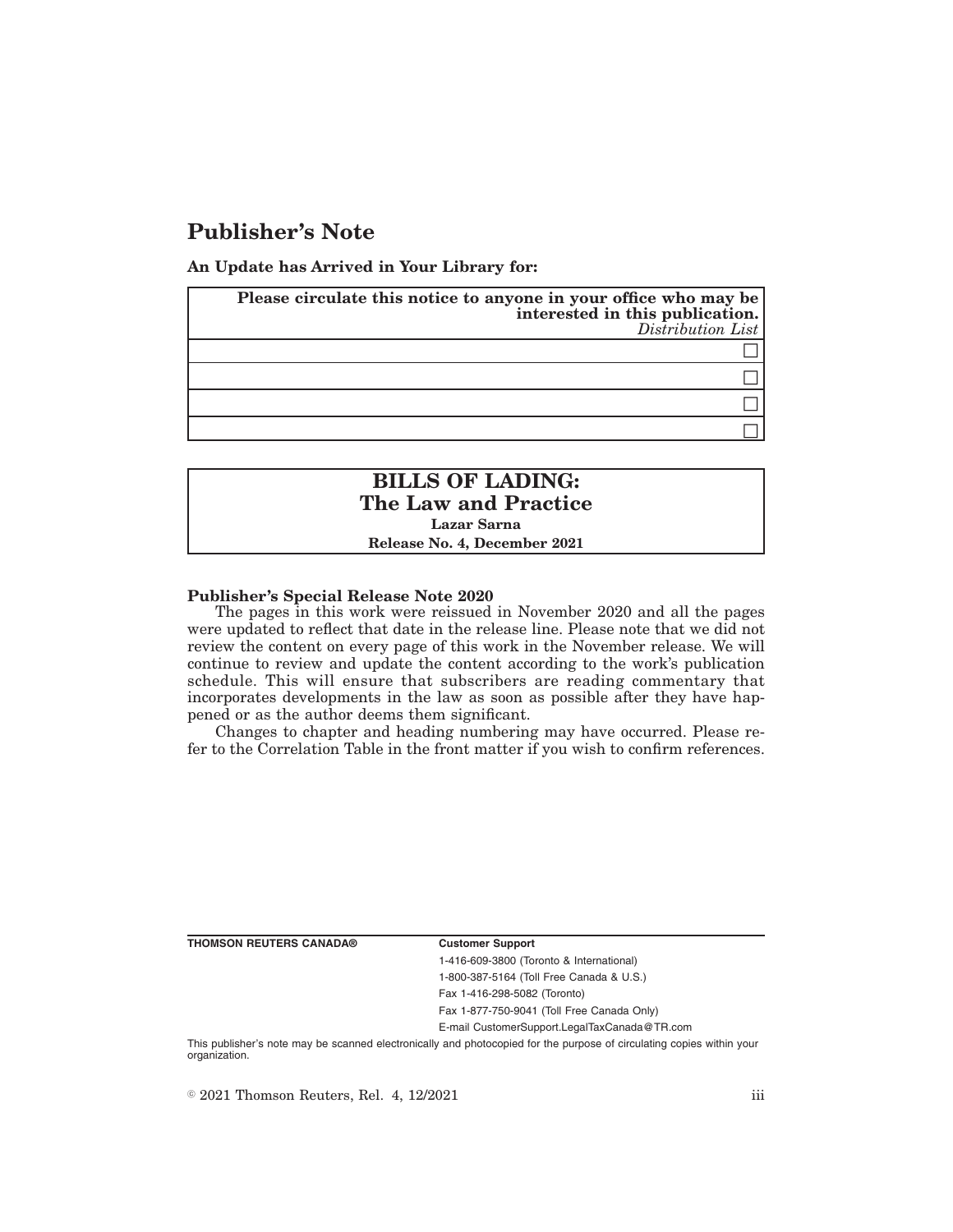Bills of Lading —The Law and Practice is the first and only Canadian text to offer a detailed guide to the nature and uses of bills of lading. It can be used in conjunction with the companion title Letters of Credit for a fuller understanding of international trade issues. The areas covered include: The nature and uses of a bill of lading; Types of bills and waybills; *Bills of Exchange Act*; Bills of lading as a contract, a security, a receipt and as documents of title; The Rotterdam Rules; ICC forms; Development of case law and legislation; and Letter of credit and financing uses. It also includes extensive appendices including sample bills and international treaties.

This release features valuable updates to the case law and commentary in Chapters 1 (Nature of the Bill of Lading), 3 (Interpretation of Bills of Lading), 5 (Carrier), 7 (Shipper), 9 (Recourses) and 10 (Jurisdiction), alongside updates to various Appendices.

### **HIGHLIGHTS**

Bills of Lading: The Law and Practice offers a detailed guide to the characteristics and uses of bills of lading. The general characteristics of bills of lading are internationally recognized and are used for matters relating to the carriage of goods. The bills of lading act as a receipt and title for goods, which provides specific details about the goods to the purchaser, carrier abd bank; it, in essence, represents the contract between the buyer and seller.

However, complications may arise, such as fraud, questions around the types of remedies available, buying and selling products with just the documents, and various other issues. For these reasons, this is an excellent source for anyone looking to address concerns surrounding the bills of lading or anyone looking to enhance their knowledge.

A typical update could include commentary on:

- $\bullet$  The various uses of bills of lading
- $\bullet$  Types of bills and waybills
- E Legislative updates and industry guidelines, such as the *Bills of Exchange Act* and the Rotterdam Rules
- E Various examples of the types of forms that may be utilized by the parties, for example, the International Chamber of Commerce ("ICC") forms
- E Domestic and international case law from courts and tribunals
- Letter of credit and financing uses

In addition, the author is well versed in the area of Commercial Law and provides commentary specific to bills of lading.

### **ProView Developments**

Your ProView edition of this product now has a new, modified layout:

- The opening page is now the title page of the book as you would see in the print work
- As with the print product, the front matter is in a different order than previously displayed